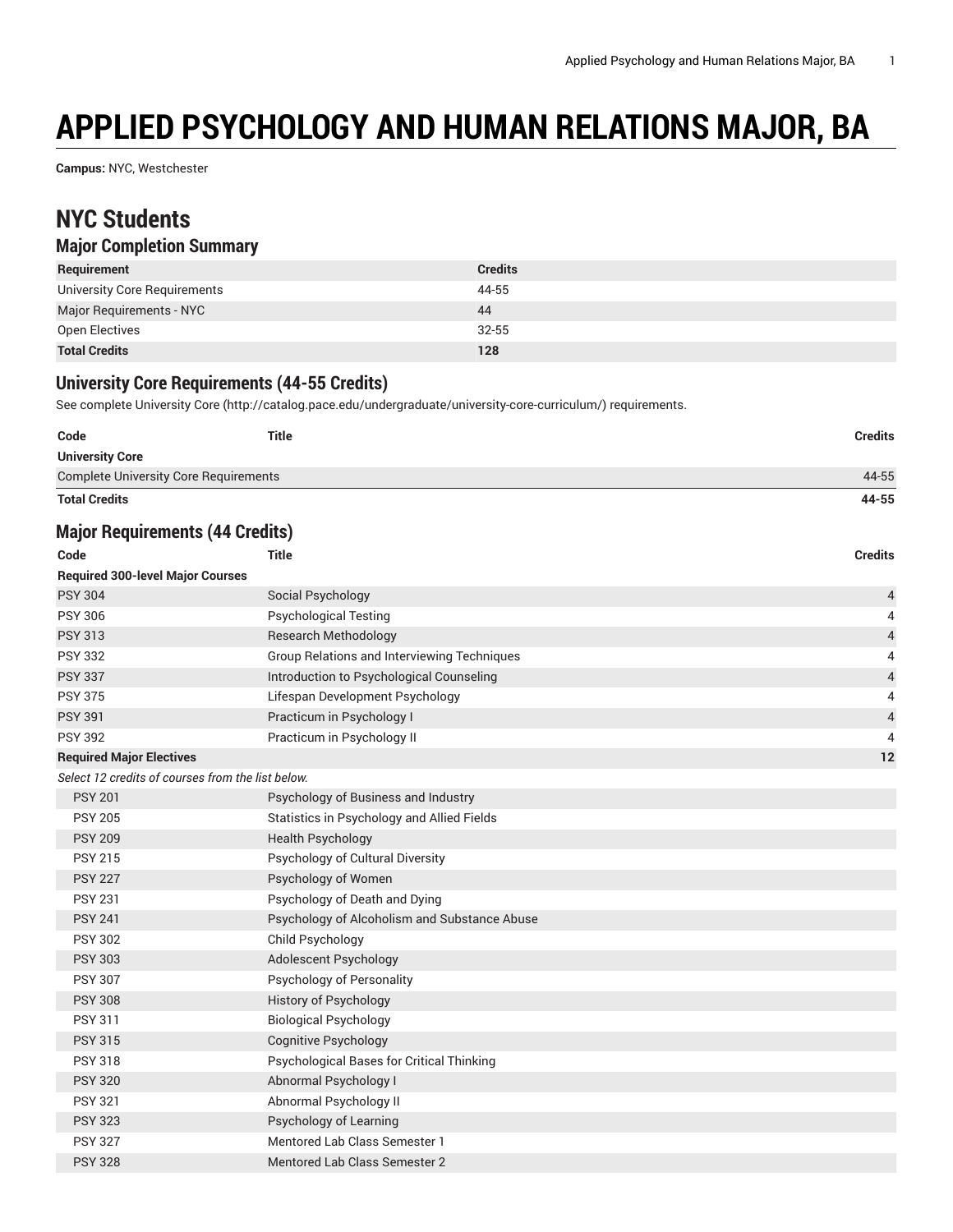| <b>Total Credits</b> |                                 | 44 |
|----------------------|---------------------------------|----|
| <b>PSY 396</b>       | Special Topics in Psychology    |    |
| <b>PSY 395</b>       | Independent Study in Psychology |    |
| <b>PSY 390</b>       | Honors Project in Psychology    |    |

### **Open Electives (32-55 Credits)**

| Code                   | Title | <b>Credits</b> |
|------------------------|-------|----------------|
| Open Electives         |       |                |
| Select 32-55 credits ' |       | $32 - 55$      |
| <b>Total Credits</b>   |       | $32 - 55$      |

1 Includes UNV 101 First-Year Seminar: Introduction to University Community for first-year students and PSY 112 Introduction to Psychology if not taken for University Core credit.

### **PLV Students**

### **Major Completion Summary**

| Requirement                     | <b>Credits</b> |
|---------------------------------|----------------|
| University Core Requirements    | 44-55          |
| <b>Major Requirements - PLV</b> | 46             |
| Open Electives                  | $32 - 55$      |
| <b>Total Credits</b>            | 128            |

### **University Core Requirements (44-55 Credits)**

See complete [University](http://catalog.pace.edu/undergraduate/university-core-curriculum/) Core (<http://catalog.pace.edu/undergraduate/university-core-curriculum/>) requirements.

| 44-55          |
|----------------|
| 44-55          |
|                |
| <b>Credits</b> |
|                |

### **Major Requirements (46 Credits)**

| Code                                       | <b>Title</b>                                       | <b>Credits</b> |
|--------------------------------------------|----------------------------------------------------|----------------|
| <b>Required 300-level Major Courses</b>    |                                                    |                |
| <b>PSY 304</b>                             | Social Psychology                                  | $\overline{4}$ |
| <b>PSY 306</b>                             | <b>Psychological Testing</b>                       | 4              |
| <b>PSY 313</b>                             | <b>Research Methodology</b>                        | $\overline{4}$ |
| <b>PSY 332</b>                             | <b>Group Relations and Interviewing Techniques</b> | 4              |
| or PSY 337                                 | Introduction to Psychological Counseling           |                |
| <b>PSY 375</b>                             | Lifespan Development Psychology                    | $\overline{4}$ |
| <b>PSY 391</b>                             | Practicum in Psychology I                          | 4              |
| <b>PSY 392</b>                             | Practicum in Psychology II                         |                |
| <b>Required Major Electives</b>            |                                                    |                |
| Select *any* PSY 200/300 level courses (p. |                                                    | 18             |
| <b>Total Credits</b>                       |                                                    | 46             |

1 Select courses not taken for Required Major credit.

### **Open Electives (32-55 Credits)**

| Code                  | <b>Title</b> | <b>Credits</b> |
|-----------------------|--------------|----------------|
| <b>Open Electives</b> |              |                |
| Select 32-55 credits  |              | $32 - 55$      |
| <b>Total Credits</b>  |              | $32 - 55$      |